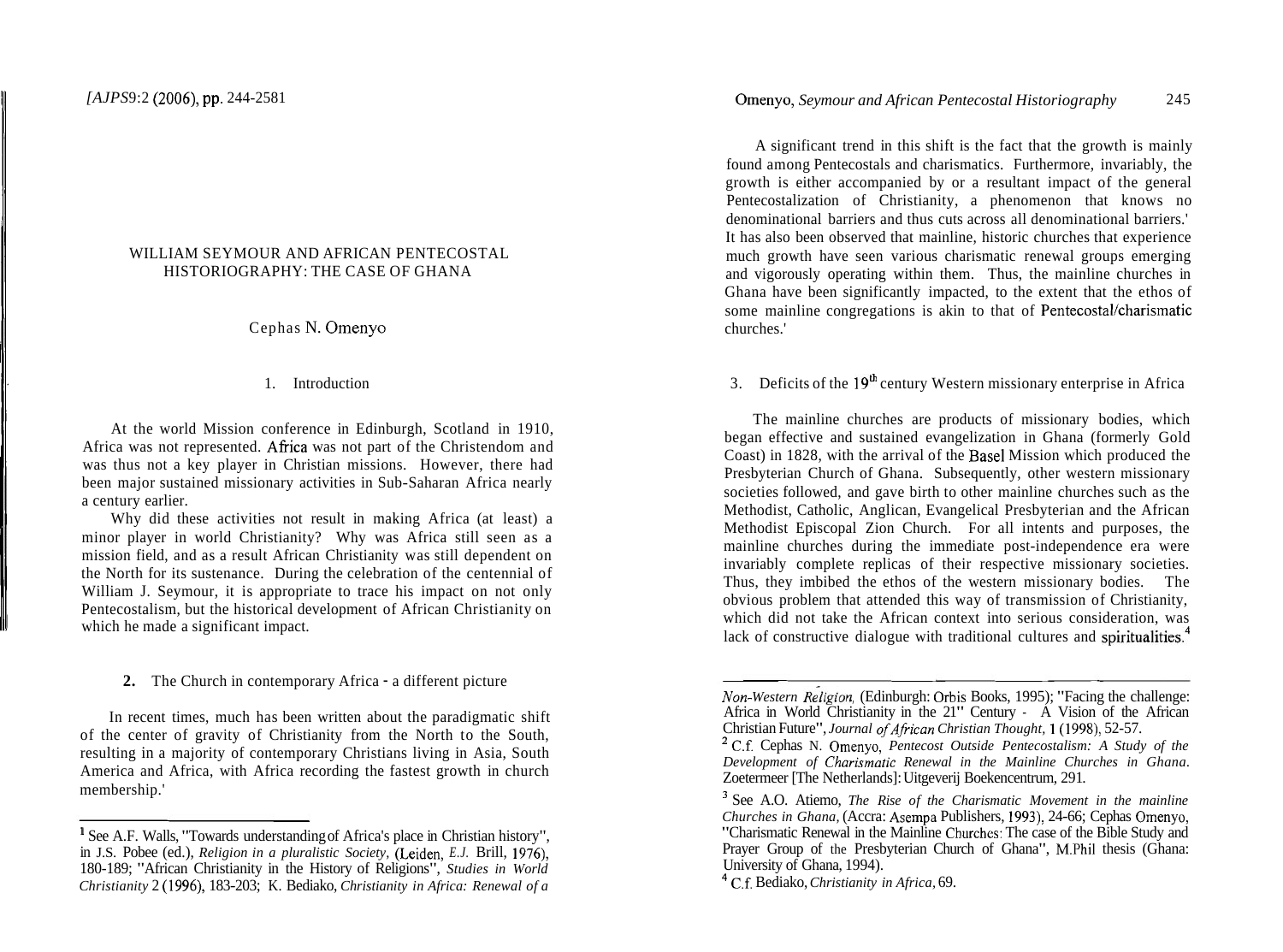The late professor Kofi Busia, an eminent Ghanaian Sociologist and a Methodist lay preacher, articulated this concern as follows:

> Those who have been responsible for the propagation of the Christian gospel in other lands and cultures have not shown sufficient awareness of the need for an encounter between the Christian religion and the cosmology of the peoples outside European culture and traditions. It is this which has made Christianity either alien or superficial or both.'

Similarly, S.G. Williamson, who worked on 'a comparative study of the impact of Akan religion and the Christian faith,<sup>6</sup> corroborates Busia's assertion in view of the failure of western missionaries to address issues related to African primal worldview with its belief in spirits.<sup>7</sup> Williamson observed the inability of the Western missionary enterprise (whose legacy was inherited by mainline churches) to emancipate Akans from the fear of witches and ghosts, belief in the sanctions of spiritancestors and the potency of traditional priests to support them in times of crises. Kwame Bediako, a contemporary Ghanaian theologian, articulates the problem of the mainline churches in Africa as follows:

> If the Christian faith as it was transmitted failed to take serious account of the traditional beliefs held about 'gods many and lords many' ancestors, spirits and other spiritual agencies and their impact on human life, then it also failed to meet the Akan in his personally experienced religious need. Looked at from this perspective, missionary activity never amounted to a genuine encounter, and the Christian communities that have resulted have not really known how to relate to their traditional culture in terms other than those of denunciation or of separateness. Dialogue has been distinctively absent. ... The mission churches were.. .marked generally by their separateness from their cultures, rather than by their involvement in them. The Christian tradition as historically received through the missionary enterprise has, on the whole, been unable to sympathize with or relate to the spiritual realities of the traditional world-view. It is

unable to sympathize with or relate to the spiritual realities of the traditional world-view. It is not so much a case of an unwillingness to relate to these realities, as of not having learnt to do so.'

Consequently, Africans were unable to reconcile their worldview with the type of Christianity that they inherited and thereby the impact of mainline Christianity was dulled. Kwame Bediako's diagnosis of the inability of the mainline churches to dialogue with realities of the African context gives hope that if African churches 'learn to do so' they can scratch where the African is itching most. The African Christian's ability to do so has been largely found in the AICs and Pentecostalism.

4. Azusa and the emergence of Pentecostalism in Ghana

Around the period that the 1910 missionary conference was taking place, a major missionary activity had begun in Africa which was to be part of a major answer to the problem of African Christianity--the Azusa Street Revival had started in 1906. Among other things, the Azusa Street Revival was significant in many respects, such as: Firstly, It was second to none in terms of its reach and depth of its influence both in the US and abroad. This consequently led to the emergence of several centers of Pentecostalism in cities throughout the US. It thus produced many Pentecostal denominations including the Assemblies of God, which is of particular relevance to this **paper.**<sup>9</sup>

Secondly, and more significant for our discussion, is the unprecedented number of missionaries that the Azusa Street Revival produced. Within five months of the birth of this movement, thirty-eight missionaries had gone out from Azusa. In only two years it had spread to

**<sup>5</sup>**K.A. Busia, "Has the Christian faith been adequately represented?", *International Review of Mission, 50, (1963), 86-89.* 

**<sup>6</sup>**S.G. Williams, *Akan Religion and the Christian Faith* (Accra: Ghana Universities Press, **1965), 152-164.** 

**<sup>7</sup>**Ibid.

Bediako, *Christianify in Africa,* **69.** 

**<sup>9</sup>**Daniel E. Albrecht, *Rites in the Spirit,: a Ritual Approach to Pentecostal/Charismatic Spiritualify* (Shefield: Shefield Academic Press, **1999),** p. **34,** C.M. Robeck, Jr. 'Azusa Street Revival' in Stanley Burges a.0. (eds.), *Dictionary of Pentecostal and Charismatic Movements* (Grand Rapids: Zondervan, **1988), 33** who asserts that 'nearly every Pentecostal denomination in the United States traces its roots to someway or the other to the Apostolic Faith Mission in **3 12** Azusa Street'. The Assemblies of God Church initially began as a fellowship of Pentecostal ministers but later developed into the White American Pentecostal denomination.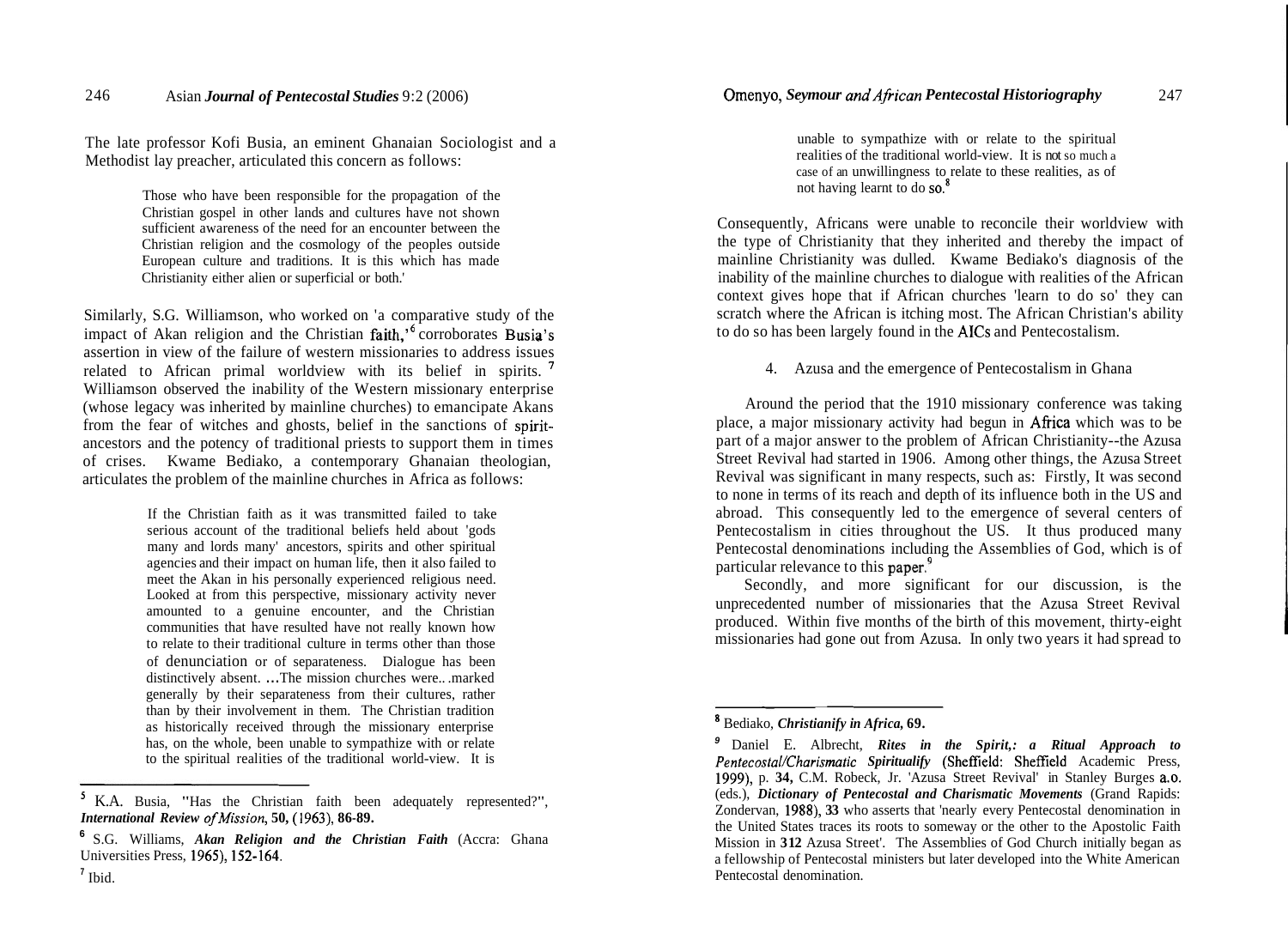over fifty nations world-wide...'"' The nations include China, India, Japan, the Philippines, South Africa, the Middle East and Liberia. Cecil Me1 Robeck, Jr., who has done an extensive work on the history of Azusa Street, in writing about the 'Azusa Street missionaries in Africa,' has noted that: 'By far the largest number of the first-time missionaries who went out in 1906 from the Azusa Street Mission went to Africa' II Liberia in West Africa was the destination of the very first batch of African-American Azusa missionaries. By January 1907 twelve African-Americans were serving in and around Monrovia, Liberia as  $missionaries.$ <sup>12</sup> This development could be the Christian variant of the thousands of African-Americans, mostly former slaves who availed themselves of the American Colonization Society's help to return them to Africa, the so-called "back to Africa" program. It is not known how many, if any at all, were products of the Azusa Street Revival.

One striking development is the claim by some of the Azusa missionaries that they had special ability to minister in the mother tongue of Liberians-the Kru language. For instance, Cecil Robeck, Jr. notes:

> Lucy Farrow wrote back to the Azusa Street Mission that she had been able to communicate with the natives in the Kru language. The people in Los Angeles as well as Charles Parham believed that her tongue had been a genuine language. Whatever the case, she seems to have had a small but effective ministry among the Kru people, including a local king, in or near Johnsonville. Upon her return to the United States in mid 1907, Farrow claimed that twenty members of the Kru tribe had "received their Pentecost" while others had been "saved, sanctified, and healed," under her ministry. On two occasions, she claimed, the Lord had given her "the gift of the Kru language" and permitted her "to preach two sermons to the people in their own tongue." She bore witness to the fact that the "heathen" in Liberia had been baptized in the Spirit when they "spoke in English and some in other tongues."<sup>13</sup>

If the case was indeed that, Lucy Farrow had a supernatural ability to speak the Kru language (Xenolalia) the development was very spectacular. And even if she learned the language, for her to be able to do so within five months or so, could still be seen as a special ability given to her by the Holy Spirit. The effectiveness of the Liberia mission lies in the fact that it was done through the medium of the mother tongue which is a pre-requisite to effective mission.

Be that as it may, it appears that the Liberian mission was an effective one which needs to be well researched and properly documented. It is sad to note that not much is known about the initial work done by the Azusa missionaries in the missionary history of Liberia. Robeck corroborates this fact by noting the following:

> Sadly, the foundational work of Mrs. Hutchings, Lucy Farrow, and the Batman family, the Cooks, Lee, McKinney and the McCauleys have disappeared completely from all official histories of missions in Liberia. McCauley's mission was the first permanent Pentecostal congregation on the continent of Africa, and it may ultimately prove to be the source of the Pentecostal theology and experience that produced Prophet William Wade Harris and his millionsstrong Harris church of the Ivory Coast (Côte d'Ivoire). It was African-Americans, not whites, who established this congregation.<sup>14</sup>

Although Seymour never stepped on Ghanaian soil and none of his missionaries to Africa set foot in Ghana, one can trace the impact of Seymour and the Azusa Street Revival on Ghanaian Christianity in four main streams as discussed below.

#### 4.1 The Prophet W. Wade Harris connection

The present writer associates himself with Robeck in conjecturing that Prophet William Wade Harris (1860-1929), himself a Kru man, probably had contacts with the Azusa missionaries who ministered to the Kru-speaking ethnic group of Liberia. This is mainly because there was no previously known Pentecostal presence in Liberia prior to the era of the Azusa missionaries. Although it is not impossible for an individual without a previous contact with Pentecostals to have the Pentecostal experience, it has been shown (as demonstrated below) that the Pentecostal experience "does not drop from heaven," but it is usually without a previo<br>experience, it h<br>Pentecostal exper<br><sup>14</sup> Ibid Emphasis m

**<sup>10</sup>**Iain MacRobert, 'The Black Roots of Pentecostalism" in Jan A.B. Jongeneel, a.0. (eds.), *Pentecost, Mission and Ecumenism: Essays on Intercultural Theology*  (Frankfurt am Main: Peter Lang, 1992), 77.

 $\textsuperscript{II}$  Draft of an unpublished paper by C.M. Robeck, Jr. on 'Azusa Street Revival' n.p.

**<sup>12</sup>**Ibid.

l3 Ibid.

**l4** Ibid. Emphasis mine.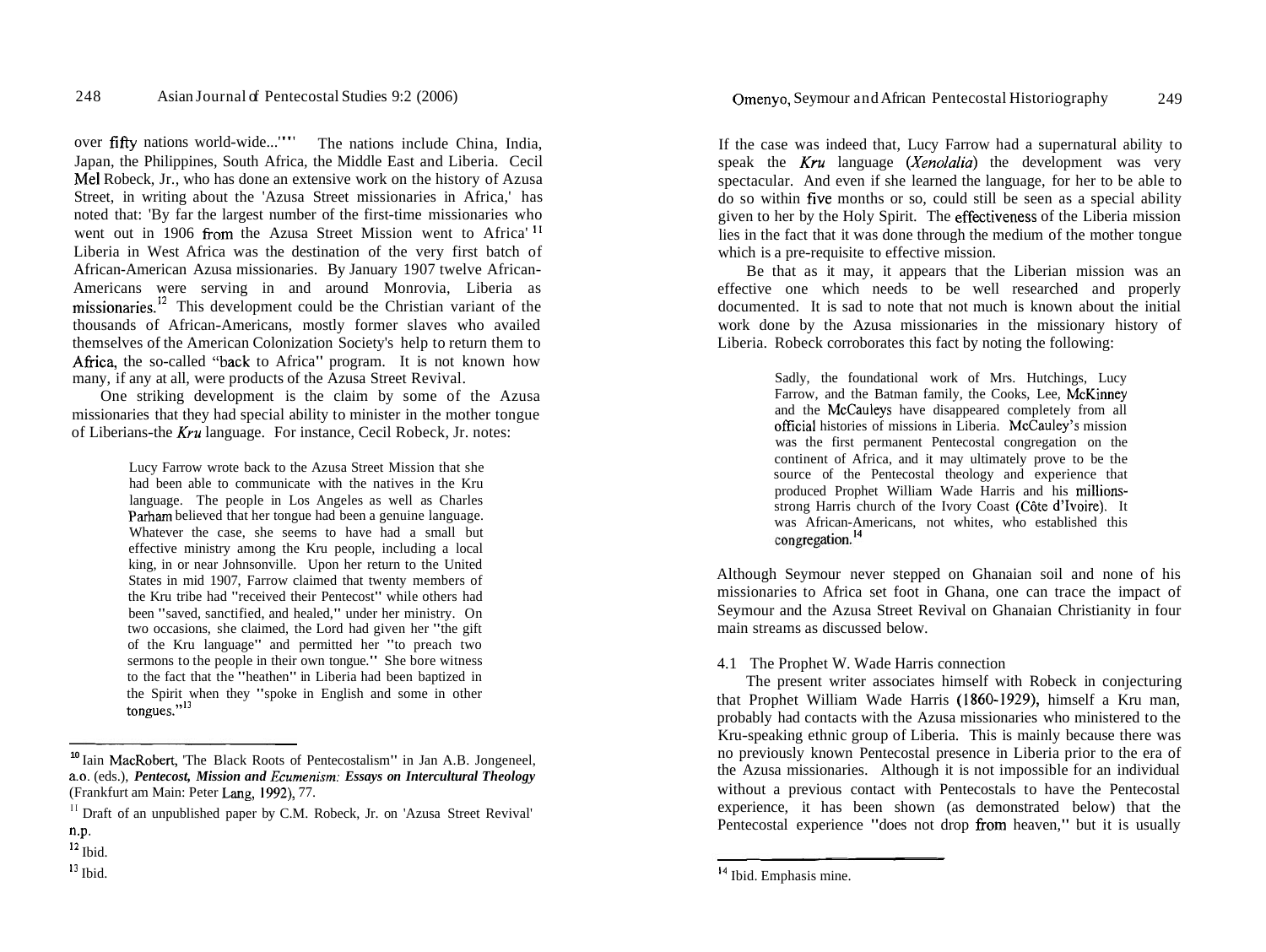experienced through contact of human agency. In light of this, one has always been watching out for a possible Pentecostal presence during Harris's time in Liberia; and, there is the need for further research on this issue.

Harris was the first prophet to minister in a typical Pentecostal style, as described by G.M. Haliburton as follows:

> Harris claimed to be a prophet with all the special powers that God bestows on those He chooses. These powers enabled him to drive out demons and spirits, the enemies of God. He cured the sick in body and in mind by driving out the evil beings preying on them. Those who practiced black magic had to confess and repent or he made them mad. He had all the power of the fetish men and more: with his basin of holy water he put God's seal on those who repented and accepted baptism.<sup>15</sup>

Harris's ministry presented him as a Prophet who had the charisma and power to exorcise, perform spiritual healing and miracles by which he demonstrated God's power. He first worked in Ivory Coast where it is estimated that over one hundred thousand people were converted through his ministry. In Apolonia in the Western region of Ghana alone he is reported to have led over fifteen thousand people to Christ and over fiftytwo villages were reported to have responded to his message. Casely-Hayford, an African scholar, described Harris' activities in the following words: "This is not a revival. It is Pentecost. Its orbit is worldwide ... men, women and children are drawn as by irresistible power, ... It fills one with awe to hear some of these converts pray."<sup>16</sup>

The present writer has noted the following about Harris's ministry:

The legacy Harris has left for African Christianity is his clear understanding of the spiritual universe of Africa and the capacity he had to penetrate it. This ability, coupled with his commitment to freeing of the people he ministered to from the

power of evil spirits, made the gospel very relevant to the deeply felt needs and aspirations of people.<sup>17</sup>

# Kwame Bediako regards Harris as:

A paradigm both of a non-Western and essentially primal apprehension of the Gospel and also of a settled selfconsciousness as an African Christian uncluttered by Western missionary controls. Even though Prophet Harris has not been alone in demonstrating these qualities, it seems that he exemplifies them to a very high degree.<sup>18</sup>

Although Harris did not found any church but collaborated with the Western missionaries, some of his followers started their own independent churches known as African Independent Churches  $(AICs)^{19}$ which are generally acknowledged by scholars as the authentic African expression of the Christian faith. They are generally acknowledged as movements that seek to renew African Christianity and make it more relevant to the African context.20

# 4.2. The Apostolic Faith connection

The root of Classical Pentecostalism in Ghana is traced to Mr. Anim, the founder, who was later known as Apostle Anim, generally regarded as the Father of Classical Pentecostalism in Ghana. Apostle Anim subscribed to copies of "The Apostolic Faith" published by "The Apostolic Faith" ministry based in Portland, Oregon, USA. The Apostolic Faith was founded by Florence Louise Crawford in 1907. Crawford was an associate of Seymour's Azusa Street movement but broke away after Seymour married. One significant thing Crawford did was, when leaving she took away Seymour's mailing list without his knowledge, thus making Seymour unable to contact his numerous followers, which was the main nerve centre for his ministry.

<sup>&</sup>lt;sup>15</sup> Kofi Asare Opoku, 'A Brief History of Independent Church Movements in Ghana since **1862'** in *The Rise of Independent Churches in Ghana* (Accra: Asempa Publishing, **1990), 16.** 

l6 Cited by H.W. Debrunner, *History of Christianity in Ghana* (Accra: Waterville Publishing House, **1967), 27 1.** 

<sup>17</sup> Cephas N. Omc~yo, *Pentecost Outside Pentecostalism,* **69.** 

**<sup>18</sup>**Kwame Bediako, *Christianity in Africa,* **91-92.** 

<sup>&</sup>lt;sup>19</sup> The acronym AIC could represent African Independent Churches; African Instituted Churches; African Indigenous Churches and African Initiative in Christianity. These are churches, which have been "...founded in Africa by Africans primarily for Africans" (see H.W. Turner, 'A typology of African Religious Movements', *Journal of Religion in Africa*, 1 (1967), 1.

<sup>20</sup> See Cephas Omenyo, *Pentecost Outside Pentecostalism,* **4,** for references to such scholarly works.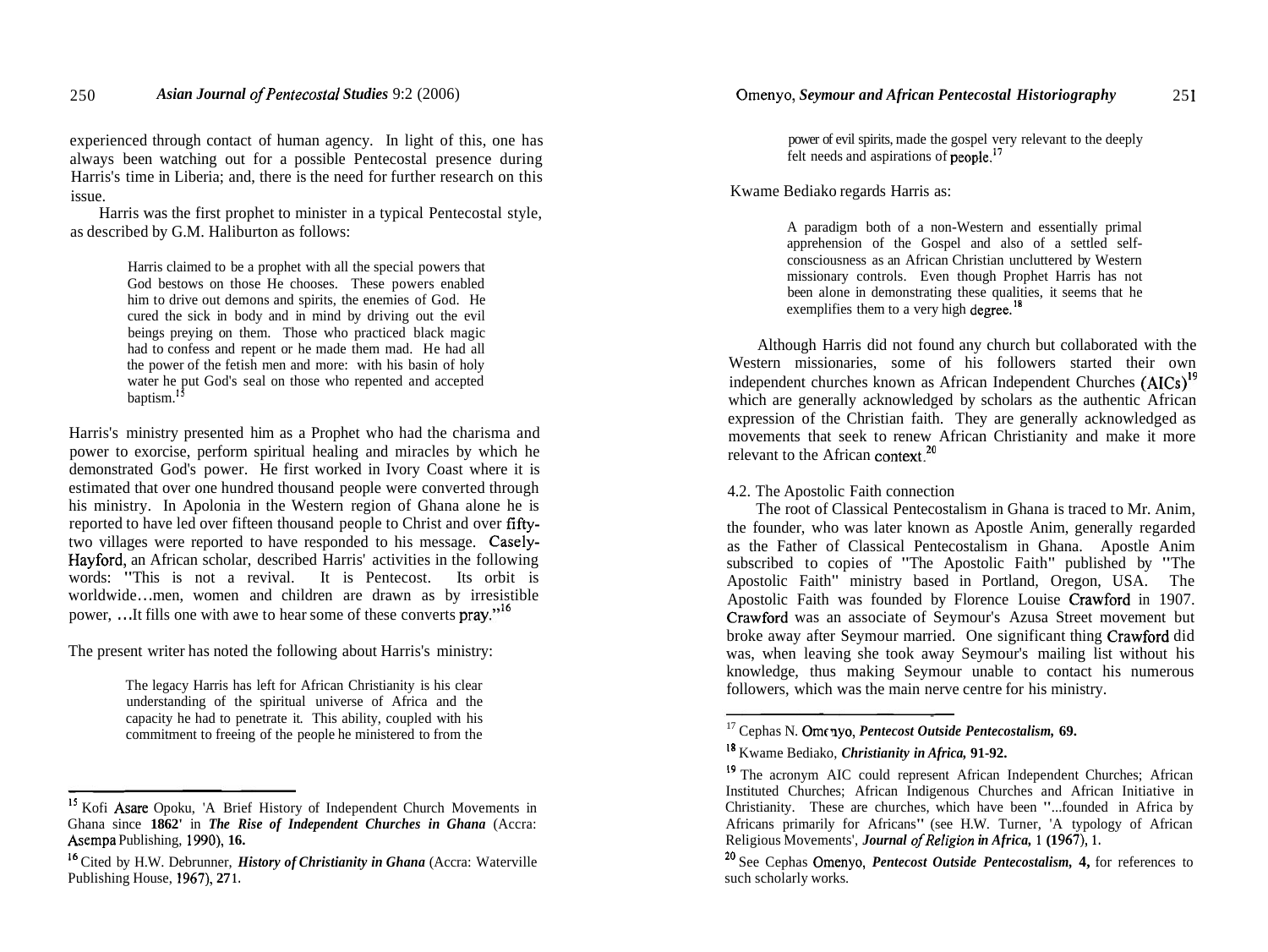*The Apostolic Faith* magazine was an answer to Anim's search for a deeper understanding of the Holy Spirit. This was his testimony after reading the teachings of the magazine: 'I was faced with the necessity of contending for a deeper faith and greater spiritual power than what my primary religious experience was able to afford, and I began to seek with such trepidation to know more about the Holy  $G$ host.<sup>21</sup> In spite of the seeming opposition from some of his leaders on the issue of Holy Spirit baptism as taught by the magazine, Anim declared as follows:

> This doctrine brought about the total exclusion from the Faith Tabernacle and the First Century Gospel in that they were entirely unacquainted with the operations of the Holy Spirit, not only did they not know but would not have anything to do with the teachings as recorded in 1 Cor. 12:1-12,  $28-31$ .

Under the influence of *The Apostolic Faith* from which Anim taught his group, they experienced the Holy Spirit baptism and speaking in tongues in 1927, five years prior to the advent of the first European Pentecostal missionary (September 1932).  $\sim$  This is even referred to as the 'Dispensation of the Holy Spirit in Ghana.'<sup>2</sup>

Later, Anim's movement sought assistance from the Apostolic Church in the U.K., which is another offspring of Seymour's Azusa Street movement. The Apostolic Church in response appointed Mr. and Mrs. McKeown to Ghana in 1937 to assist Anim. Mr. and Mrs. McKeown's ministry in Ghana led to the formation of three major Classical Pentecostal Churches in Ghana, namely, The Christ Apostolic Church, The Apostolic Church and the Church of Pentecost. $^{25}$ 

4.3. The Assemblies of God connection.

In 1931, the first Pentecostal missionaries to Ghana, Rev. Lloyd and Margaret Shirer, who were missionaries in the present Burkina Faso, 3. The Assem<br>In 1931, the<br>argaret Shire

crossed over to the northern region of Ghana where they began mission work on the ticket of the Assemblies of God Church, US.<sup>26</sup> They endeared themselves so much to the people of the north that Shirer was honored as a chief. $27$ 

4.4. The Four Square Gospel Church connection.

The latest connection of Ghanaian Pentecostalism to Azusa is the Four Square Gospel Church, also a direct product of the Azusa Revival, which appeared in Ghana in the 1980s and is in fact a minority Pentecostal church.

**5.** The spread of Pentecostalism in Africa/Ghana

It has been observed that Pentecostalism does not 'drop from heaven' per se. It spreads through the contact of persons, churches, organizations, magazines, etc. We shall thus employ the sociological theory-'Diffusion of innovation theory' to discuss the dynamics of the spread of Pentecostalism. There are three crucial elements which are pertinent concepts of this theoretical frame of reference which are noted in any diffusion of innovation analysis.<sup>28</sup>They are: the Innovation itself: its diffusion (communication) through certain channels; and members of a social system among whom it is communicated. It seems necessary here to define the three elements of the diffusion of an innovation analysis.

An innovation is an idea, practice, or object perceived as new by the individual or a group of individuals who adopt it. The important point in this connection is that, the idea, practice, or object is perceived as new by the adopters. It matters little whether or not it is 'objectively' new as measured by the length of time since its first use or discovery. It is the 'perceived newness' for the individual or group of individuals that determines his/her or their reaction. In this paper, the Pentecostal gifts and manifestations are perceived as new by believers who experience them.

<sup>&</sup>lt;sup>21</sup> See E.K. Larbi, *Pentecostalism: Eddies of Ghanaian Christianity*, (Accra: Centre for Pentecostal and Charismatic Studies, 2001), 103.

 $22$  Ibid.

<sup>23</sup> See Abamfo *0.* Atiemo, *The Rise of Charismatic Movements in the mainline Churches in Ghana* (Accra: Asempa Publishers, 1993), 20-21. <sup>24</sup> Ibid.

 $25$  See Robert W. Whyllie, 'Pioneers of Ghanaian Pentecostalism: Peter Anim and James McKeown, *Journal of Religion in Africa,* 6 (1994), 109-22; Chapters 5-9 of E.K. Larbi's, *Pentecostalism: Eddies of Ghanaian Christianity.* 

<sup>26</sup>*Assemblies of God, Ghana 1931-1981* (Accra: Assemblies of God Church, 1981), 3.

**<sup>27</sup>**See H.W. Debrunner, *History of Christianity in Ghana* (Accra: Watewille Publishing House, 1967), 324.

<sup>28</sup> See Evaret M.Rogers & R.J. Burdge, *Social Change in Rural Societies* (New York: Appleton-Century, 1972), 352.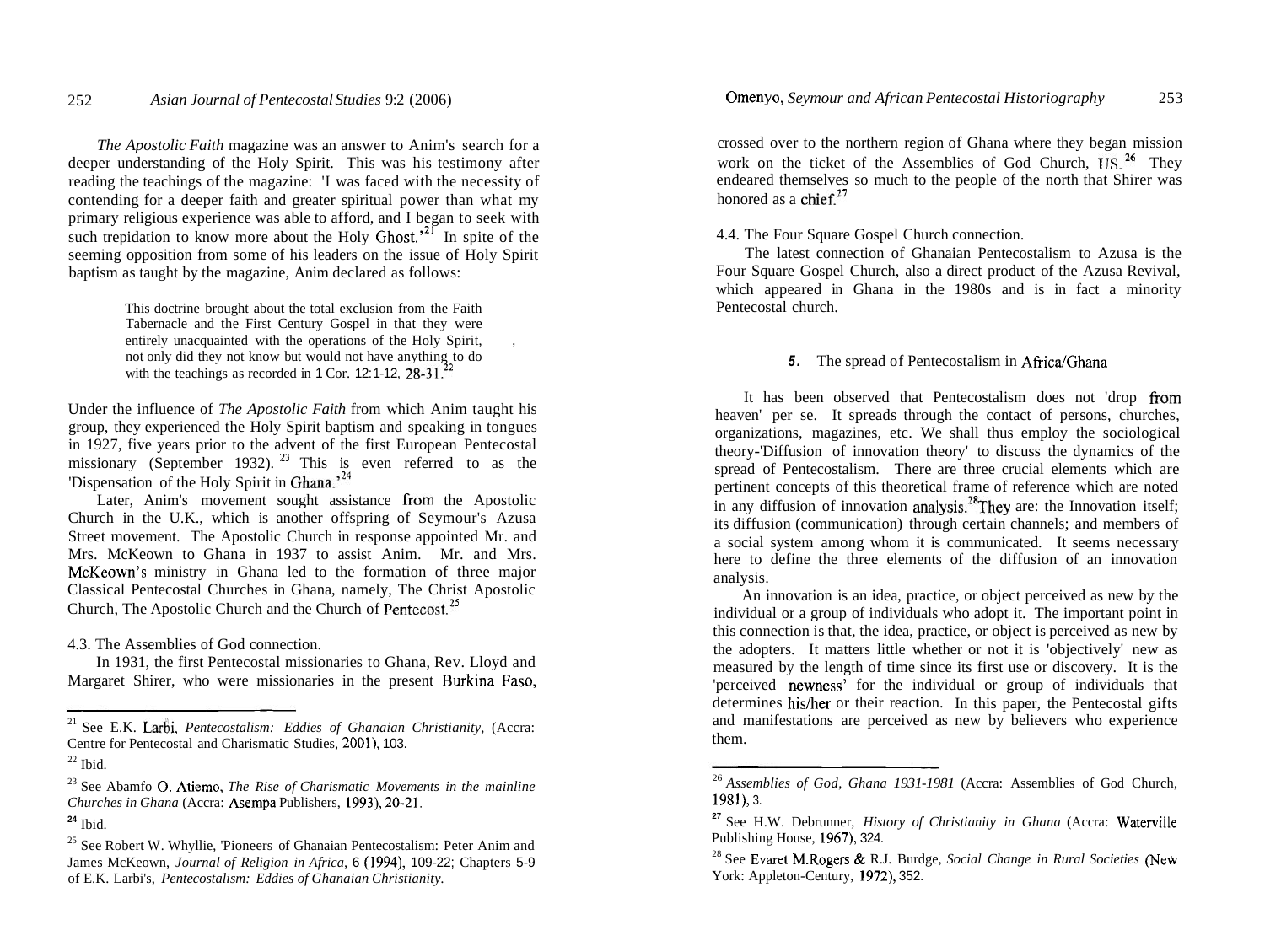Three main characteristics of innovation are worth mentioning here: relative advantage, compatibility and observability: $^{29}$ 

- **1.** Relative advantage is the extent to which an innovation is perceived as better than the ideas it seeks to supersede. What matters is whether or not the individual perceives the innovation as being advantageous. The greater the perceived advantage of an innovation, the quicker its rate of adoption. In this paper, the rate at which individuals join the Pentecostal churches is determined by the degree to which the ethos of the churches is perceived to be better than what they had known in the past.
- **11.** Compatibility is the extent to which an innovation is perceived as consistent with existing values, past experiences, and needs of the receivers. The compatibility of an idea thus determines the rate of its adoption. For example, if the ethos of the Pentecostal church is perceived as consistent with the culture and goals of a people and their existential needs it will be embraced more quickly than where it is inconsistent.
- iii. Observability is the extent to which the results of an innovation are visible to the receiver and to others. The easier it is for a group of individuals to observe the results of an innovation, the more likely they are to adopt it. For example, the changes people see in the lives of Pentecostals, and the sort of testimonies that they give about the results of prayer, deliverance, and spiritual gifts manifested by members of the tradition determine the rate at which others join Pentecostal churches.

Diffusion (communication) is the process by which a new idea (innovation) is spread from its source or from one place to its ultimate users or adopters. A pre-condition for the diffusion process is human interaction in which one person communicates a new idea to another person or several others. Simply put, diffusion occurs when there is a new idea, and an individual who is conversant with the innovation

communicates it to another individual who is not yet aware of the new idea by means of a communication channel connecting the two.

Everett Rogers defines a social system as used in a diffusion theory as 'a population of individuals who are functionally differentiated and engaged in collective problem-solving behavior. The members of a social system are individuals, although these individuals may represent informal groups, industrial firms or schools.'30 For example, a social system in this sense may be the people in a geographical area or members of a church.

The spread of Pentecostalism and its related problems can be explained in the light of the theory of difhsion of innovation. In the first place, members of the Pentecostal churches perceive the charismata innovation. In other words, the way the groups pray, the stress they put on gifts of the Holy Spirit, such as gifts of speaking in tongues, healing and the general spontaneity that characterizes the meetings, are perceived as new in Africa. Hence, the Pentecostal churches are seen as innovation. The three main characteristics of innovation are found in the way Pentecostal churches function. Members perceive the fact that it is advantageous to belong to the churches in the sense that they find some fulfillment, particularly, in the areas of healing and spiritual renewal activities, and the manifestation of the Holy Spirit, which give renewed confidence and faith in God.

Through their testimonies, Pentecostals try to let others see the effect of the activities and programs on their lives. With the three main characteristics of innovation (i.e. compatibility, relative advantage, and observeability) satisfied by the activities of Pentecostal churches, they can be described as innovation in their respective churches.

The Spread (diffusion) of Pentecostalism also illustrates the basic pre-condition of difhsion process, which is: 'the human interaction in which one person communicates a new idea to another person or several others'. Alk Pentecostal churches started as a result of the founder or leader(s) interacting with a Pentecostal, a Pentecostal prayer group or a Pentecostal church. The theory of difhsion aptly describes the way the Pentecostal church spreads. Nevertheless, it is worth noting that the theory is not absolute: God in his sovereignty can cause a person or a group of persons to experience Pentecost without prior interaction with a Pentecostal group.

<sup>&</sup>lt;sup>29</sup> Everett M. Rogers, *Diffusion of Innovation* (New York: The Free Press, 1962), **3 12.** 

<sup>&</sup>lt;sup>30</sup> Cited by K. Nyamekye Bame, 'Contemporary Cosmic Plays in Ghana: A study of Innovation and Diffusion and the Social Functions of an Art-Form', M.A. thesis (Ontario, **1969),** 5-6.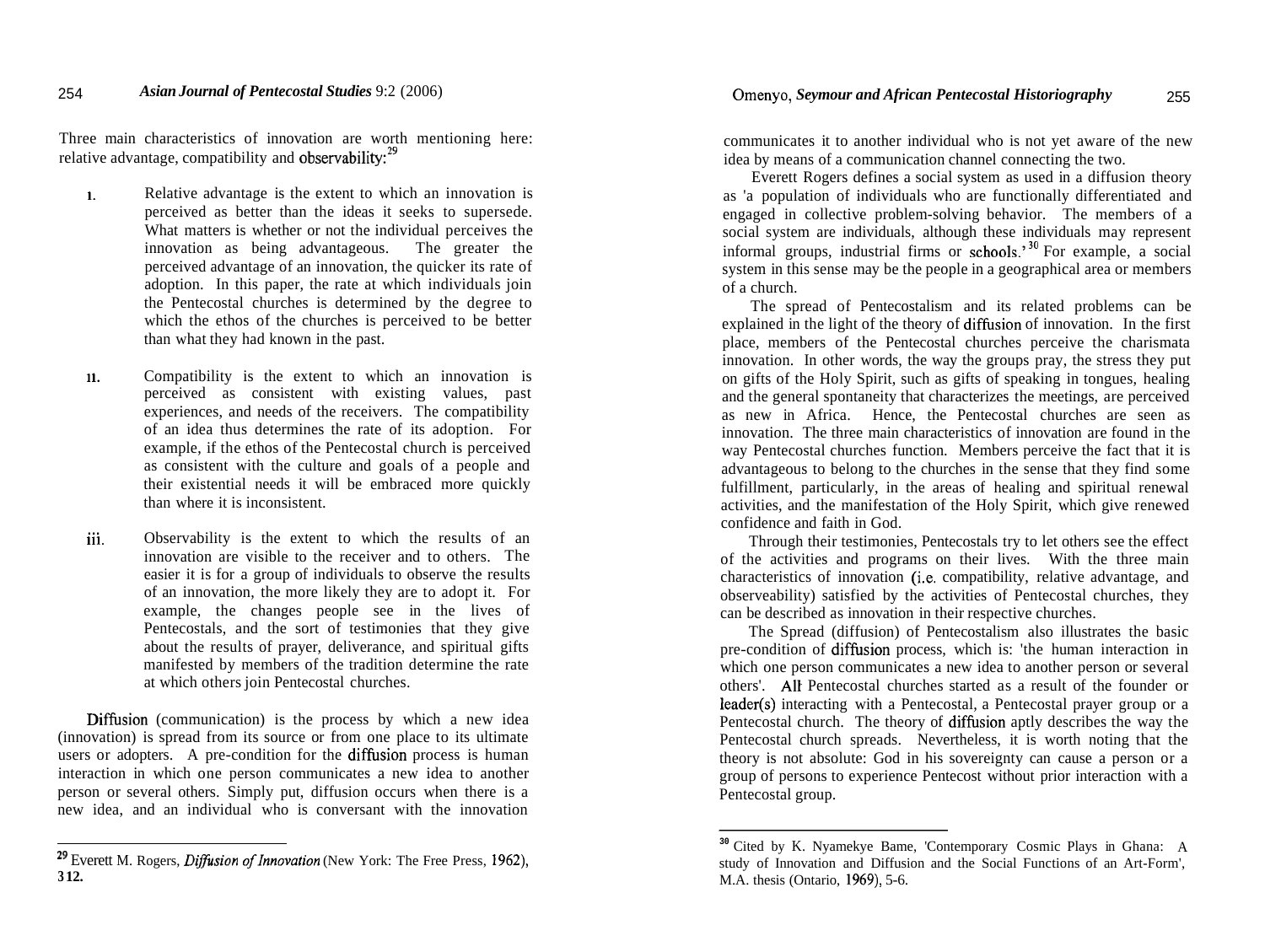Part of the attractiveness of Pentecostalism in Africa is due to its response to African spirituality. In other words, the Pentecostal movement finds fertile ground in Africa because most of its practices take the African worldview seriously. As the diffusion of innovation has demonstrated, the Pentecostal experience is compatible and observable and has relative advantage for most Africans. Therefore, it will continue to be popular and spread among them.

#### 6. Significance of Seymour for Africa and world Christianity

Although W.J. Seymour never touched the soils of Africa, he indirectly influenced Ghanaian Christianity through the various missionary agencies that drew their inspiration from the Azusa Revival.

History has vindicated the vision for missions which characterized the Azusa Revival by the establishment of Azusa Revival's kind of churches in Africa, Gkana in particular. Today, nearly 25% of Ghana's Christians are Pentecostals.<sup>31</sup> Pentecostalism and the variant charismatic movement form the fastest growing Christian movement in Ghana. Pentecostals are increasingly setting agendas for serious theological discourse in Ghana. This is mainly because the attractiveness of Pentecostalism lies in the fact that it is perceived by many to have been successful in appropriating biblical resources to meet the pressing needs of Africans.

The emergence of the AICs and Pentecostalism has brought to light the realization among Africans that it is possible for Africans to express themselves as Christians without losing their African identity. This has enabled Christianity to sink its roots deep in African soil.

The Azusa Street Revival highlights aspects of black origins of Pentecostalism. According to Iain MacRobert, "The particular attraction of Pentecostalism in non-western societies lies in its black experiential roots which provide a substratum of enduring values and themes for the bulk of the Movement outside of white North America and Europe."<sup>32</sup> MacRobert, observes that Pentecostalism has largely been colored by a distinctively black culture thus producing a black form of Christianity.<sup>33</sup> He quotes Albert J. Raboteau to support his assertion as follows:

> Shaped and modified by a new environment, elements of African folklore, music, language, and religion were transplanted to the New World by the African Diaspora.. .One of the most durable and adaptable constituents of the slave's culture, linking African past with American present, was his religion. It is important to realize however, that in America the religions of AFrica have not been merely preserved as static "Africanisms" or as archaic "retentions"... African styles of worship, forms of rituals, systems of belief, and fundamental perspectives have remained vital on this side of the Atlantic, not because they were preserved in a "pure" orthodoxy but because they were transformed. AdaptabiIity, based upon respect for spiritual power wherever it originated, accounted for the openness of African religions to syncretism with other religious traditions and for the continuity of a distinctively African religious consciousness. $^{34}$

The observations by MacRobert and Raboteau make a lot of sense considering the fact that Africans are easily amenable to Pentecostalism. Africans saw themselves and their culture in features of the Pentecostal movement. The fact that Pentecostalism, which has been partly colored by African spirituality, is determining the agenda for African and indeed world Christianity is a pointer to the fact that Seymour is relevant in African and indeed world Christian historiography. In order words, Seymour has a say in determining the shape of African and world Christianity in the 21" century.

A characteristic feature of the Azusa movement was the unprecedented missionaries it produced for the world, particularly Africa. African/Ghanaian Pentecostal missions to the non-African/Ghanaian communities beyond Africa/Ghana which is on the ascendancy can be seen as a feature inherited from the Azusa missionaries. Could this trend be the fulfillment of the dream of Karl Barth, who predicted a paradigm shift of world-view from the European world-view, which according to him was found wanting in the African world-view, in the following words: "Magical world-view? Who knows, maybe our fellow Christians

<sup>&</sup>lt;sup>31</sup> The 2000 population Census conducted by Ghana Statistical Service.

<sup>&</sup>lt;sup>32</sup> Iain MacRobert, 'The Black Roots of Pentecostalism', in Jan A.B. Jongeneel, a.0. (eds.), *Pentecost Mission and Ecumenism: Essays on Intercultural Theology*  (Frankfurt am Main: Peter Lang, 1992), 74.

 $33$  Ibid. 75

<sup>34</sup> Ibid, quoting Albeert J. Raboteau, *Slave Religion: The Invisible Institution in the Antebellum South* (Oxford: Oxford University Press, 1978), 4-5.